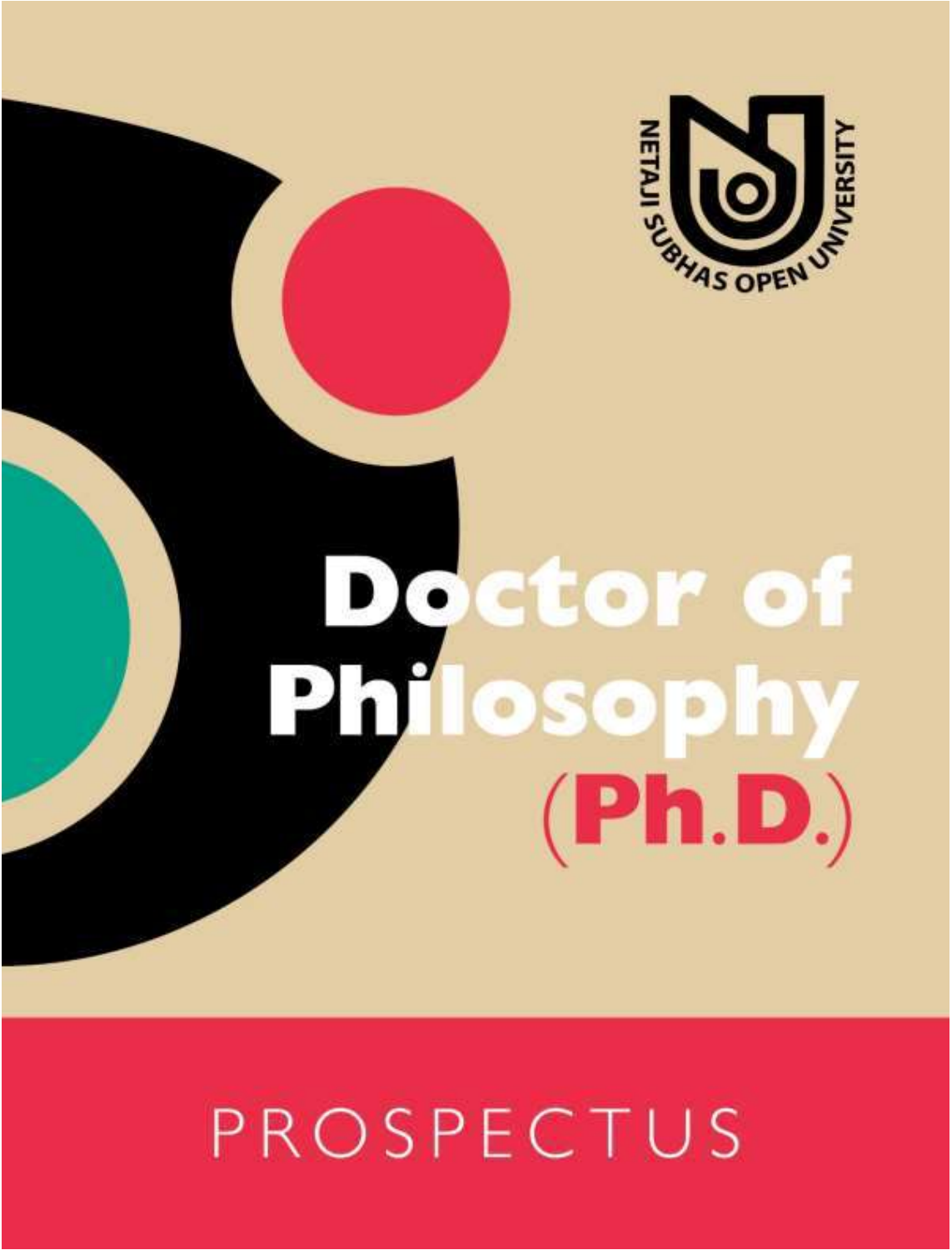#### **FROM THE VICE-CHANCELLOR DESK**

#### **Welcome to Netaji Subhas Open University.**

In the year 2017 UGC-DEB granted permission to offer Ph.D. progrmmes to Netaji Subhas Open University by UGC vide their Memo No.F.No.2- 1/2017 (DEB-III/DEBIV) dated 19 May 2017. Accordingly, "The Netaji Subhas Open University (NSOU) Ph.D. Regulations 2018" has been framed in compliance with the University Grants Commission (UGC) (Minimum Standards and Procedures of Award of M.Phil./Ph.D. Degrees) Regulations, 2016 and (Minimum Standards and Procedures of Award of M.Phil./Ph.D. Degrees) (1st amendment) Regulations.

As one of the India's leading Open University we regard research students as a particularly important part of our academic community. The objective of the programme is to give an opportunity to pursue research degree programme in discipline specific areas.

We are fully committed to the education and training of our research students so that they produce high quality research and further develop their skills. Each Faculty is responsible for respective learners of this University, ensures that arrangements are in place to support each student's progress through his or her research degree. This Handbook for Research Students contains a wealth of information about the nature and level of support you may expect to receive during your study. You are strongly encouraged to use it, and use the University's facilities, advice and support services during your studies to enhance your period of study as a research student. l wishes you the very best success with your studies.

#### **1. ABOUT NSOU**

Netaji Subhas Open University is the premier State Open University in India. The year 1997 was the birth centenary year of Netaji Subhas Chandra Bose. The then Chief Minister of West Bengal made an announcement at a State function that an Open University would be set up soon and dedicated to Netaji's hallowed memory. The then Higher Education Minister, Govt. of West Bengal spearheaded the idea after his visit to the Open University in U.K. Under his instruction was set up a ten-member steering committee headed by late Dr. Bhaskar Ray Chowdhury, former Vice-Chancellor of Calcutta University. Subsequently, Netaji Subhas Open University was established through WB Act of XIX of 1997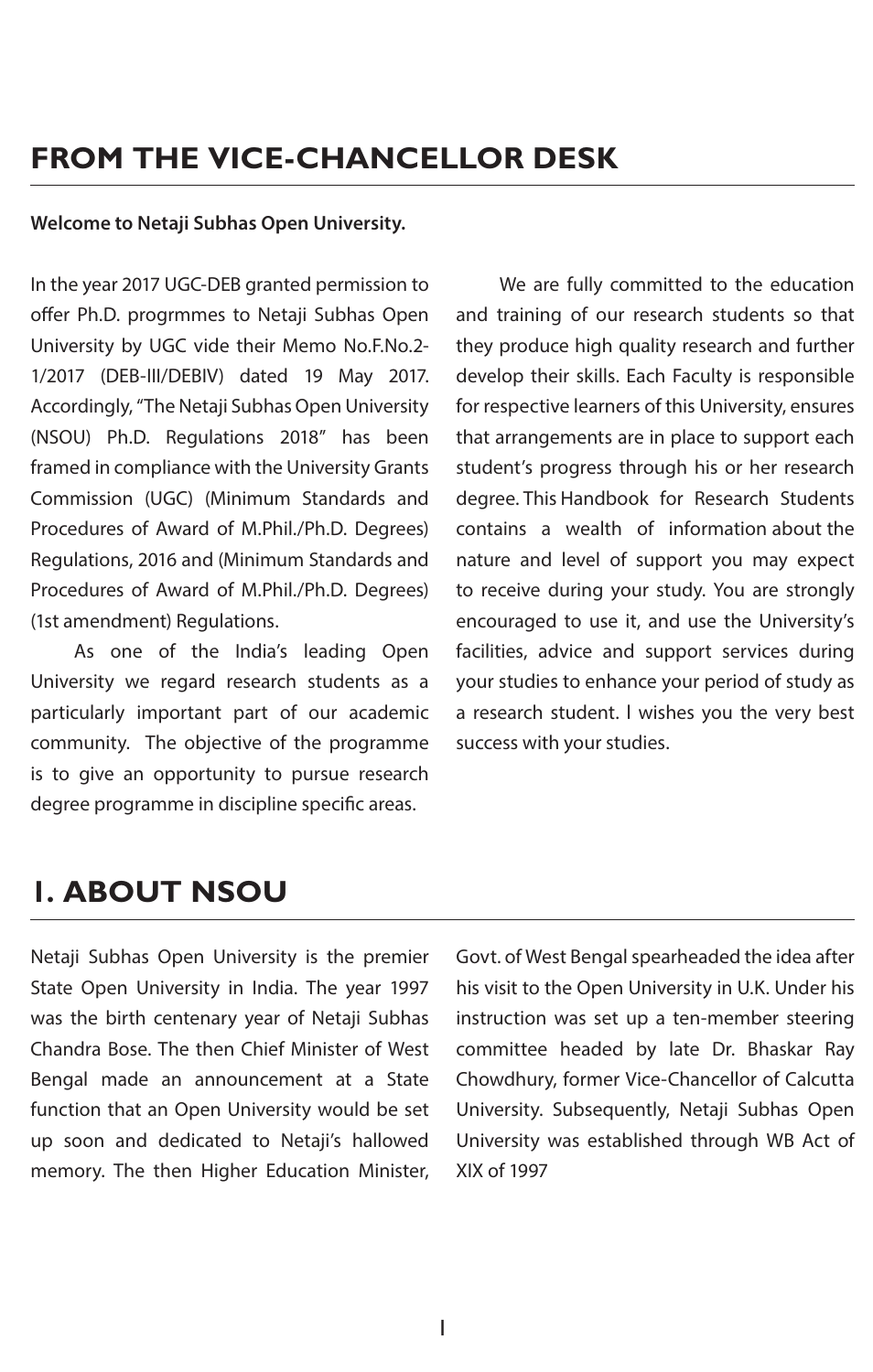#### **2. VISION & MISSION**

Vision: Netaji Subhas Open University, the only State Open University in West Bengal, has been contributing substantially towards the building up of quality human resource base of the State and collaborating with other open universities of the national and state levels towards the improvement of the quality of distance education and to promote and develop appropriate technology to create the distance education scenario of an international standard in our country, keeping in view the demands of the knowledge seekers for education appropriate to the twenty first century.

Mission: To spread higher education in different parts of the state and to co-operate with other universities to provide access to higher

education and to different skill enhancing educational programmes, Netaji Subhas Open University shall:

**provide quality education in a flexible mode to serve the aim of establishing an equitable knowledge society within the state, provide higher education through distance learning through the language of the state, i.e. Bengali**

- **n** make education affordable to the disadvantaged
- **p** provide facility for lifelong education to intending learners
- $\Box$  strive for upgradation of technology without compromising the basic values of the society
- contribute to the development of the state and the nation and to motivate learners to strive for secular, scientific and democratic education

#### **3. RESEARCH POLICY**

The Research Policy has been enunciated to guide the future of research in the University. A principal objective of NSOU's research project has been to maintain a strong focus on the flow of theoretical ideas and to connect it with the empirical works of subject oriented researches in social sciences, humanities, commerce & management, sciences and other disciplines offered by the University as areas of probe and investigation from time to time.

 A research project is an opportunity to learn more about a particular subject. Through this process one can enhance and demonstrate a wide range of skills that are applicable to our real life. As a researcher, it is important to use a wide variety of sources and to evaluate the quality and validity of those sources. The purpose of research is to add knowledge. Thus, the study should seek to contextualize its findings within the larger body of research. Research project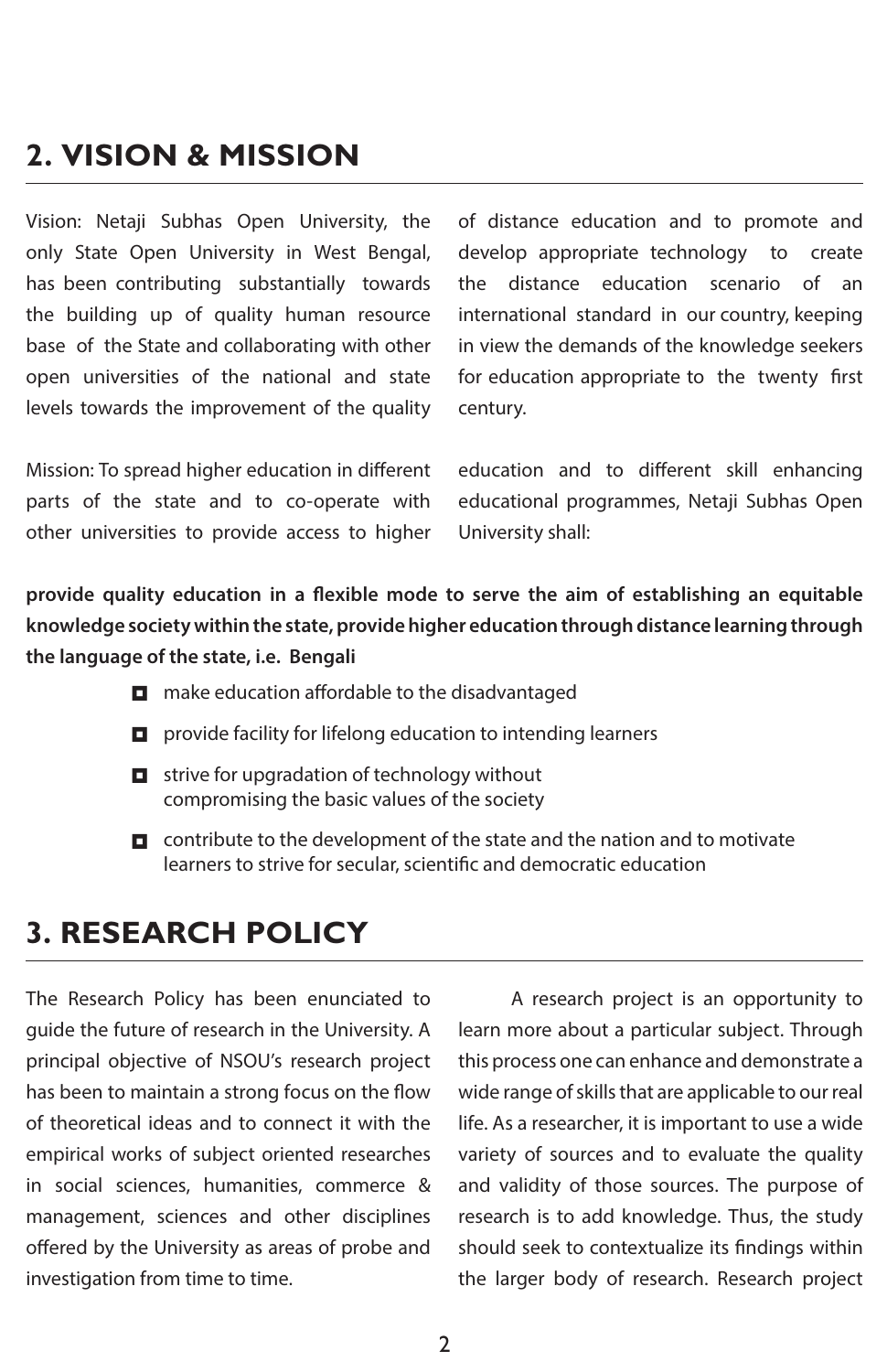should add knowledge that is applicable outside the organization and society as whole. Above all, the results of the study should have implications for policy and project implementation.

 Taking into considerations the importance, the University encourages its faculty members to carry out research projects in different subjects and provides financial assistance subject to availability of fund from government/ research institutions viz. MHRD, UGC-DEB, ICSSR, CSIR, DST, RCI, CIIL, IIAS, CSSS, CSGS etc. for their projects. The ambit of project work in the University has been expanded to include both theoretical and empirical research in various academic disciplines (core subjects). Interdisciplinary areas with blending approach of ODL methodology may also be accepted.

#### **4. INTRODUCTION**

Research is considered as the highest level of academic activity of any higher education institute (HEI). The aim of the research is to create new and original knowledge in the different fields of higher studies either through discovering new facts or by interpreting the existing available data in a fresh and innovative ways or it could also be a combination of these two means. It always aims to contribute new knowledge, facts and interpretation in the expanding domain of knowledge.

The Ph.D. programme of Netaji Subhas Open University conforms the Netaji Subhas Open University (NSOU) Ph.D. Regulations 2018 relating to award of Ph.D. degree and conducted with the approval of UGC (vide F. No.: 2-1/2017(DEB-III/DEB-IV); dated: 19th May, 2017).

The Ph.D. Programme of Netaji Subhas Open University is the highest degree offered by the University. The Programme follows all the rules and regulations framed time to time by the statutory authorities like UGC to ensure the quality of research. The University always practices the best possible means to follow the UGC Regulations in this regard. The registered students at NSOU shall have to follow strictly the procedure prescribed in the Ph.D. Prospectus and NSOU PH.D. Regulation 2018.

The Degree of Doctor of Philosophy (Ph.D.) shall be awarded to a candidate on the basis of original research work of merit incorporated in a thesis, recommended by a board of examiners and successfully defended by the candidate during a Viva-Voce.

Doctoral Programme leading to the degree of Ph.D. shall be offered in the following subjects in the five Schools of Studies of the University.

| SI.<br>No. | Name of School            | <b>Subjects</b>      |                                              |
|------------|---------------------------|----------------------|----------------------------------------------|
|            |                           | <b>Non Lab based</b> | 'Lab based                                   |
|            | <b>School of Sciences</b> | <b>Mathematics</b>   | Chemistry, Geography,<br>Physics and Zoology |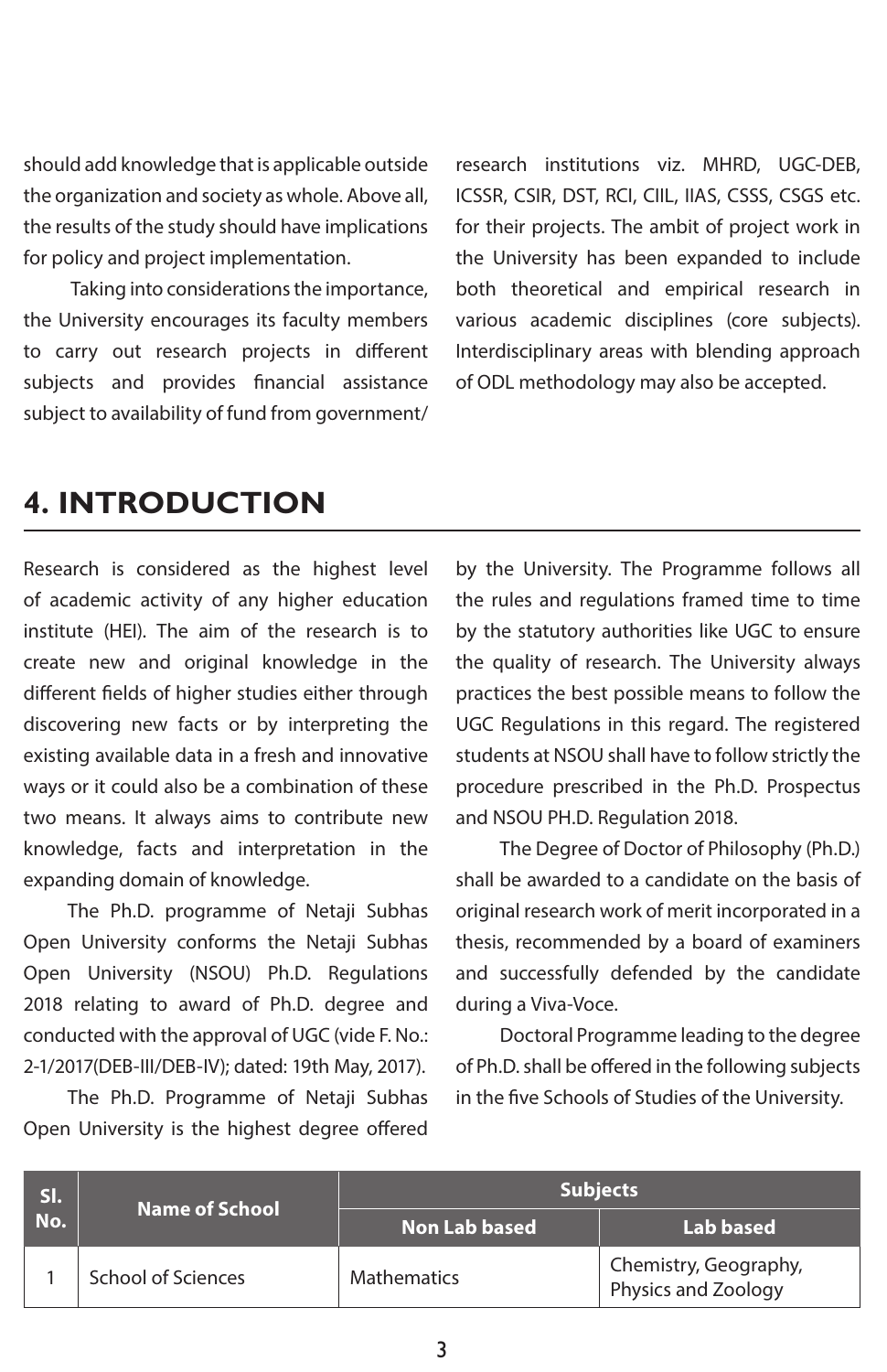| SI.<br>No.    | Name of School                           | <b>Subjects</b>                                              |                  |
|---------------|------------------------------------------|--------------------------------------------------------------|------------------|
|               |                                          | <b>Non Lab based</b>                                         | <b>Lab based</b> |
| $\mathcal{P}$ | <b>School of Humanities</b>              | Bengali, English and English<br>Language Teaching            |                  |
| 3             | <b>School of Social Sciences</b>         | History, Political Science<br>and Sociology                  |                  |
| 4             | School of Professional<br><b>Studies</b> | Commerce/ Management,<br>Library& Information<br>Science and |                  |
| 5             | <b>School of Education</b>               | Education/Special<br>Education                               |                  |

The thesis shall demonstrate that the candidate has analytical and cogent argumentative skills, innovative thoughts and technical mastery in the chosen field of investigation and is capable of doing original research work. The result of research embodies in the thesis shall be a contribution of existing knowledge either by a discovery of new facts or by a discovery of some

new relations between facts already known, or by a critical survey of facts/ issues leading to a new interpretation. The thesis is to be ordinarily written in English. If a candidate desires to submit the same in Bengali or any other language, prior approval (for Subject Bengali prior approval is not required) of Research Advisory Committee is required.

#### **5. ELIGIBILITY CRITERIA FOR ADMISSION**

Master Degree holders with at least 55% marks in aggregate or its equivalent grade 'B' in the

#### **And**

Qualified at the UGC-NET/ GATE/ SET / UGC – CSIR NET/Teacher Fellowship holder, will be allowed by the Research Advisory Committee

UGC 7 – point scale (or an equivalent grade in a point scale wherever grading is followed)

(RAC) to appear for the Entrance Test (Vivavoce/ Interview) in any subject offered by the respective School of Studies.

#### **6. RESERVATION & MARKS RELAXATION**

A relaxation of 5% of marks, from 55% to 50% or an equivalent relaxation of grade may be allowed for those candidates belonging to SC/ ST/OBC (non-creamy layer)/Differently Abled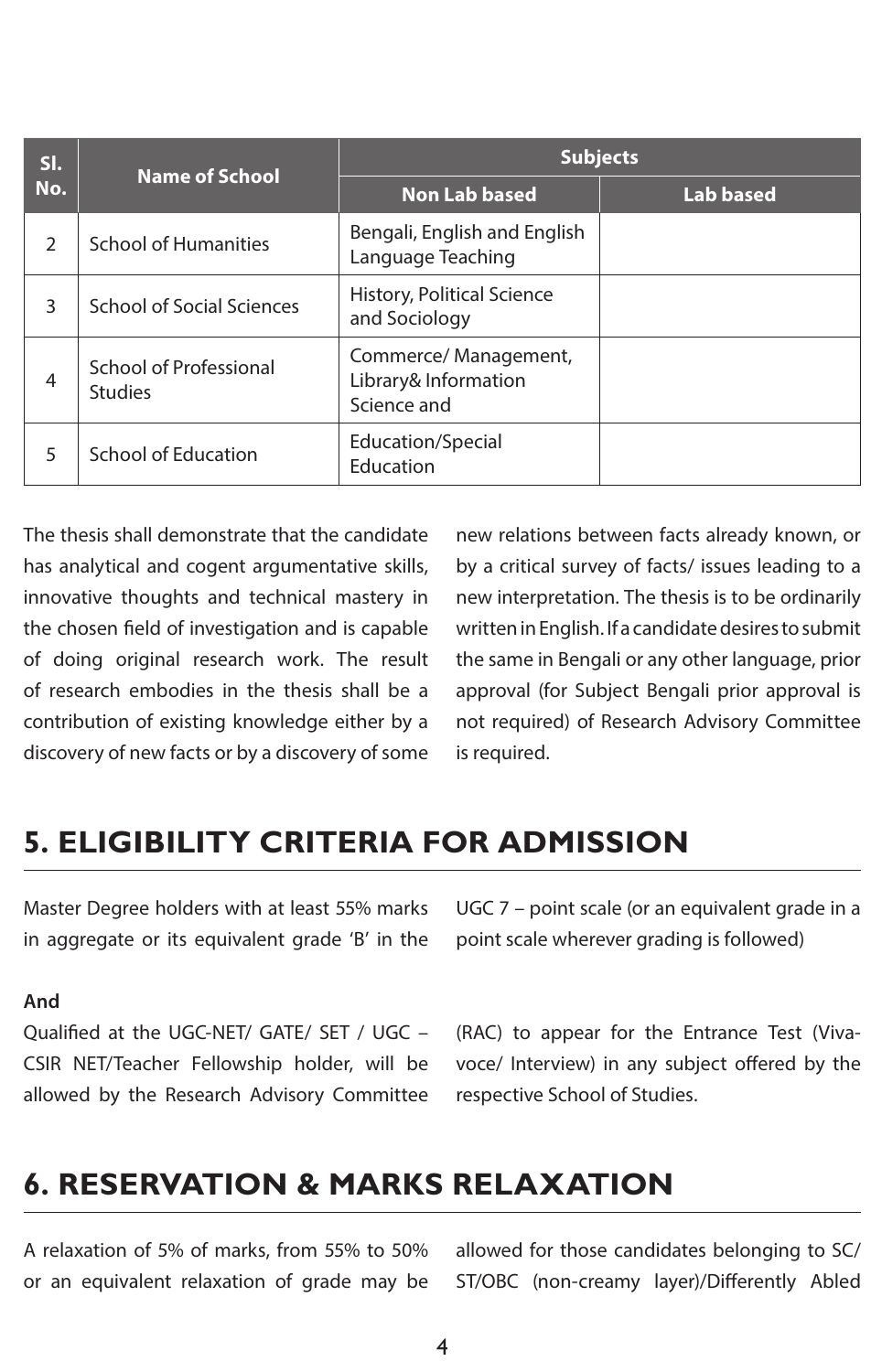and other categories of candidates as per the decision of the University Grant Commission from time to time. The eligibility marks of 55% (or an equivalent grade in a point scale wherever grading system is followed) and the relaxation of 5% to the categories mentioned above are permissible based only on the qualifying marks without including the grace mark procedures.

#### **7. DURATION**

Minimum duration for Ph.D. programme is three years, including course work and a maximum of six years from the date of admission.

The registration for the Ph.D. Degree will remain valid for a period of six years including the Course work from the date of admission.

Women candidates and persons with more than 40% disability may be allowed a relaxation of two years for Ph.D. programme in the maximum duration. In addition, the women candidates may be provided Maternity Leave/ Child Care Leave once in the entire duration of Ph.D. programme for up to 240 days.

#### **8. EXTENSION**

Extension of registration period beyond the above limit will be governed by the relevant rule as may be stipulated from time to time. After the expiry of the registration period including extension period if any, the registration will be treated as cancelled.

| SI. No.        | <b>Purpose</b>                                                                             | Fees (Rs.)        |
|----------------|--------------------------------------------------------------------------------------------|-------------------|
|                | Enrollment fee (after completion of Course Work)                                           | $2,000/-$         |
| $\overline{2}$ | Non-lab based subjects for first three years<br>payable at the time of admission           | $21,000/-$        |
| 3              | Lab based subjects for first three years<br>payable at the time of admission               | 30,000/-          |
| 4              | After three years within the validity of registration<br>period for non-lab based subjects | 7,000/- per year  |
| 5              | After three years within the validity of<br>registration period for lab based subjects     | 10,000/- per year |

#### **9. FEES STRUCTURE**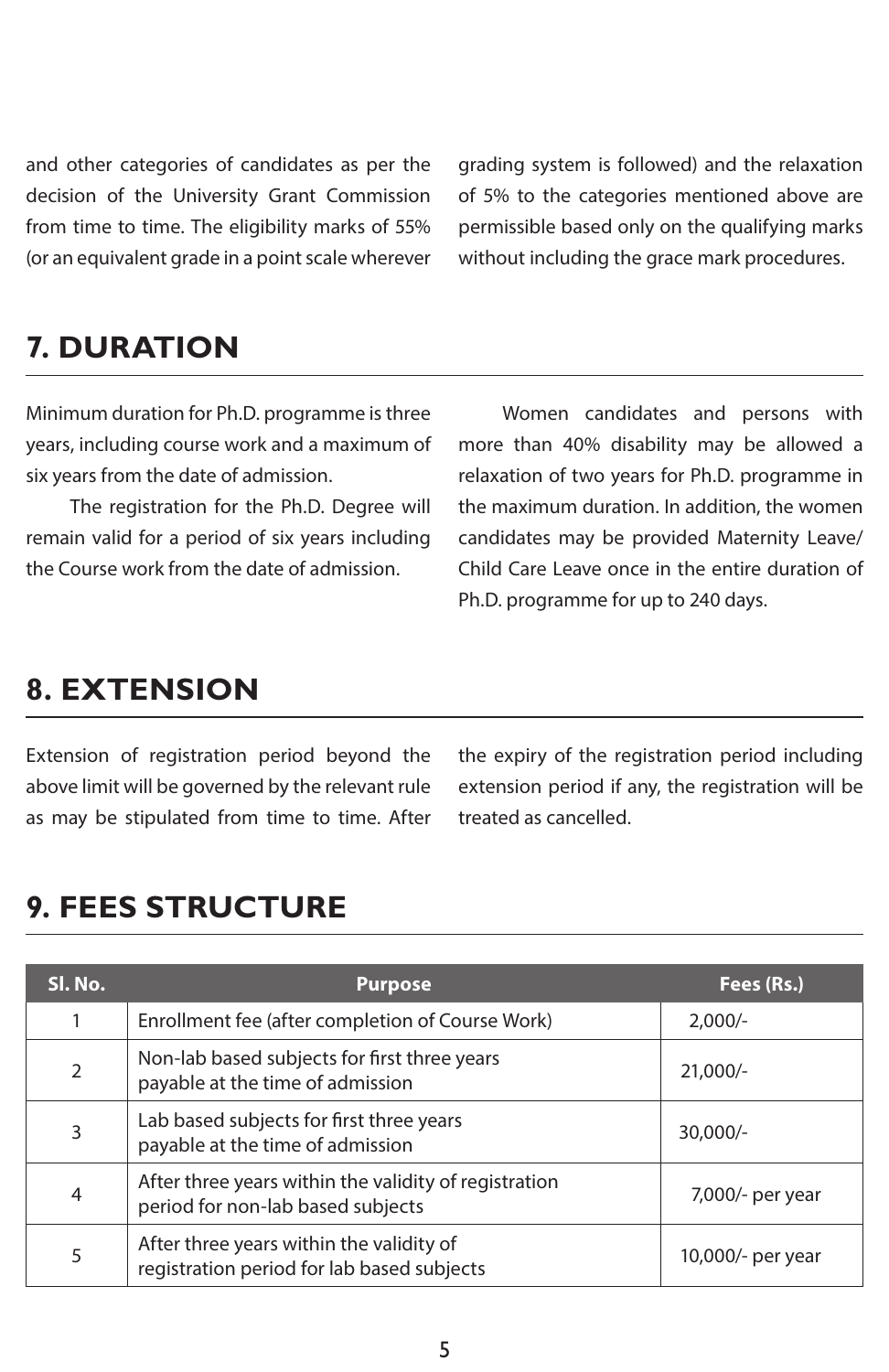**In addition to the above Candidates shall have to pay fees in case of : procuring the prospectus, change of title of thesis, change of supervisor, submission of thesis etc. as will be notified by the University from time to time.**

#### **10. ACADEMIC YEAR**

**Every academic year admission to Ph.D. programme is done in January session only.**

#### **11. ADMISSION PROCEDURES**

After notification of vacancy in official website and newspaper by the University applicants have to apply as advised.

After screening of applications by RAC, eligible applicants may be called to appear before Netaji Subhas Open University Research Entrance Test [NSOURET (Viva-voce /Interview).

At the time of interview candidates seeking admission to the Ph.D. programme have to discuss their research interest / area before the Departmental Research Committee (DRC).

Candidate should attend the interview along with a Research Proposal (hard copy and soft copy) which shall be of about 1000 (maximum 300 word per page) words, containing the proposed title, significance and scope of the topic, rational justification, national – international status, theory and research methodology/techniques involved, references, bibliography.

#### **The RAC will consider the following aspects viz. whether**

- 1. The candidate possesses the competence for the proposed research;
- 2. The research work can be suitably undertaken by various School of Studies as mentioned earlier;
- 3. The proposed area of research can contribute to new / additional knowledge.

List of successful candidates may be published in the University official website and a provisional Registration Certificate will be issued stating his/

her name, subject for his/her Ph.D. programme, date of admission having validity of one year from the date of admission.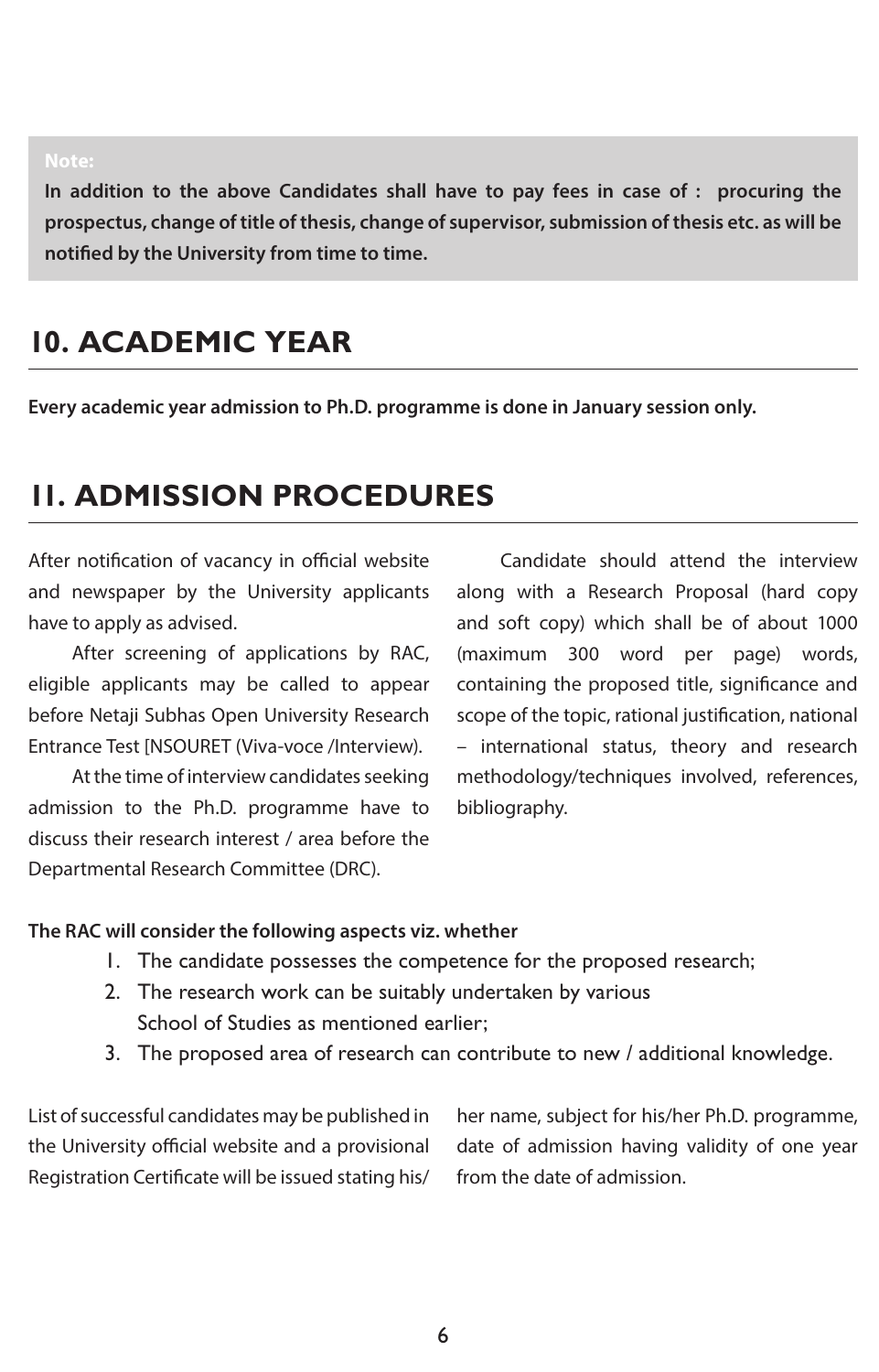#### **Note:**

**A candidate has to submit a statement that he/she is not currently enrolled as a student in any course of studies or registered for the Doctorate Degree in any University and shall undertake not to be thus enrolled or registered so long as s/he is registered for Ph.D. degree at this University.**

The admission will be based on the criteria notified by the University keeping in view the guideline/norms in this regard issued by the UGC and other statutory bodies concerned and taking into account the reservation policy of the State Government from time to time, on payment of the fees as stipulated by University.

#### **12. COURSE WORK**

All candidates admitted to Ph.D. programmes require to complete the Course Work prescribed by the DRC concerned, during one semester of six-month duration which is prerequisite for Ph.D. preparation.

However, candidates who have already holding M.Phil. degree (at least 55%marks or its equivalent grade 'B' in the UGC 7 – point scale in course work) compliant with the UGC (minimum standards and procedures of award of M.Phil./ Ph.D. degrees) Regulations, 2016 and admitted to the Ph.D. programme, may be exempted from doing the Course Work after acceptance of the same by DRC.

The Schools of Studies where the Research Student pursues his/her research will prescribe the syllabus of course work to him/her based on the recommendations of the concerned DRC of this University.

Ph.D. Course Work (CW) of 6-month duration (one semester) will be consisting of sixteen credits as detailed below:

| SI.<br>No. | Paper No. | <b>Name of the Paper</b>                                            | <b>Maximum</b><br><b>Marks</b> | <b>Minimum</b><br><b>Requirement</b><br>of Marks |
|------------|-----------|---------------------------------------------------------------------|--------------------------------|--------------------------------------------------|
|            | Paper IA  | Research Methodology (Computer<br>application & Quantitative Method | 8 Credits                      | 55%                                              |
|            | Paper IB  | Review of literature in the relevant<br>field & Ethical practices   |                                |                                                  |
|            | Paper III | Discipline Specific study                                           | 8 Credits                      | 55%                                              |

#### **Course Work Structure at a Glance:**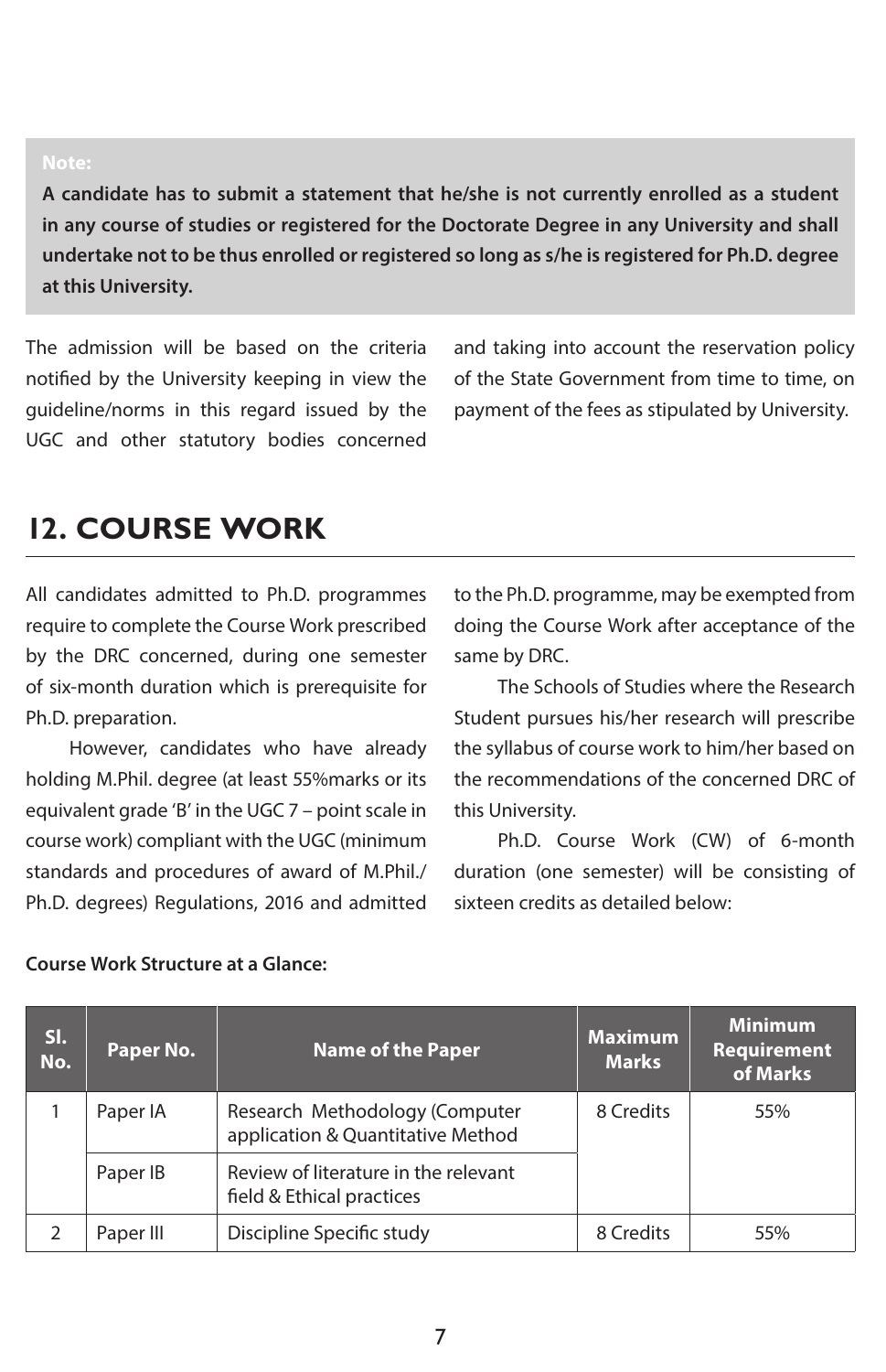#### **13. EVALUATION OF COURSE WORK**

A candidate shall have to obtain a minimum of 55% marks or an equivalent grade on the point scale of the grading system in each paper, and a 'Satisfactory' in a non-credit paper, if any, to qualify the Course Work, failing which the candidate may be given one consecutive additional chance to appear in the next term.

All modalities for evaluation of course work will be as per Netaji Subhas Open University (NSOU) Ph.D. Regulations 2018 relating to award of Ph.D. degree.

#### **14. REGISTRATION TO Ph.D.**

On successful completion of course work the list of successful candidates duly recommended by the RAC will be published in the University website following which they will have to apply for registration as per instructions to be detailed in the University website.

The application shall be supported by six copies of the Synopsis of the proposed research as per guidelines detailed below, which shall ordinarily not exceed 1500 words, and duly countersigned by the Supervisor and Joint Supervisor, if any.

**Guidelines for preparing Synopsis: Mention Title, Background, Review of Literature, Objective(s), Materials & Methods, Time Schedule, Resource Required & Source, References and Issuing of Registration certificate** 

On acceptance of application by RAC the students will have to pay requisite registration fee upon which students will be issued a Registration Certificate by the University.

#### **Note:**

**List will be published separately for Candidates holding M.Phil. degree (as mentioned in "Course Work" section) and are exempted from course work by the RAC. They also have to apply for registration as sated above.**

#### **READ BEFORE REGISTATION TO PH.D.:**

- $\Box$  In case of failure to complete all modalities related to admission within the prescribed time, the application shall be deemed to have been cancelled.
- A provisionally enrolled Ph.D. student required to complete his/her Ph.D. registration within one month from the date of publication of his/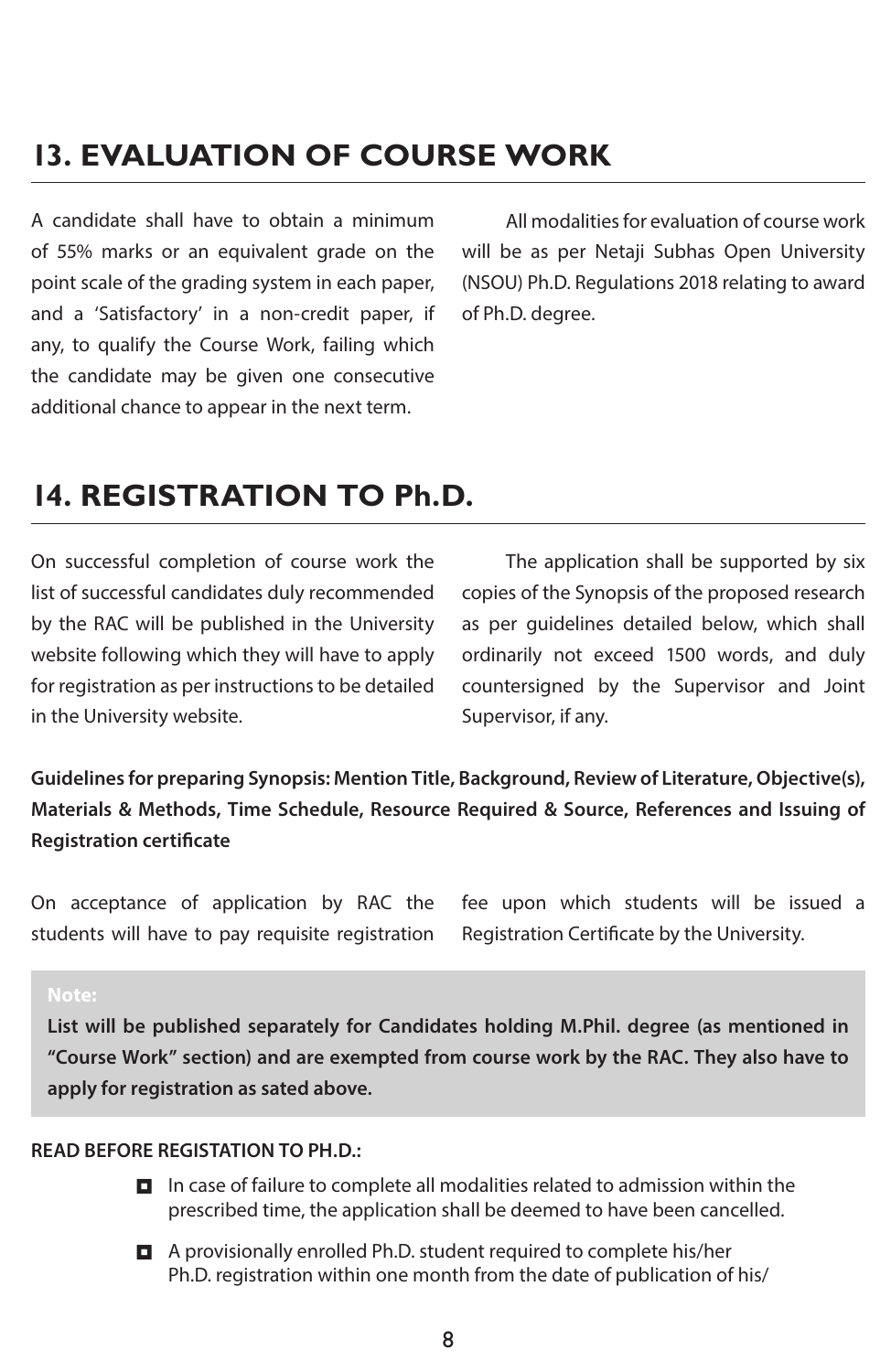her name in the website for registration, failing which his/her admission in the Ph.D. programme shall automatically stand cancelled.

- $\Box$  The candidate may apply to the Registrar for cancellation of registration stating reason, forwarded by the Supervisor(s) and must be placed for record at the meeting of the DRC. If approved, the candidate's registration will be cancelled.
- $\blacksquare$  The University may maintain a list of all Ph.D. registered students in its website on year-wise basis. The list will include the name of the registered candidate, topic of his/her research, name of his/her supervisor/co-supervisor, date of enrolment/ registration and validity date of registration.

#### **15. SUPERVISOR**

Only a full time teacher of Netaji Subhas Open University employed against a substantive post, can act as a supervisor. Any external person will not be allowed to act as Supervisor.

However, Co-Supervisor who is a Professor/ Associate Professor or Assistant Professor on substantive basis may be allowed in inter– disciplinary areas from other Departments/ Research Centres, Organisations/Colleges from other universities/Higher Educational Institutes (HEIs)/Universities with the approval of the RAC.

At any given point of time a Research Supervisor and/ Co-Supervisor if any, belonging to the rank of Professor, Associate Professor, Assistant Professor cannot guide more than Eight (8), Six (6)and four (4) Ph.D. Students respectively.

Other modalities for allocation of Research Supervisor for a selected Ph.D. student will be decided by the DRC of the respective Schools as per Netaji Subhas Open University (NSOU) Ph.D. Regulations 2018 relating to award of Ph.D. degree.

#### **16. SOME IMPORTANT RULES**

Change of Supervisor: If after enrolment, a change of Supervisor or of Joint Supervisor or of both is considered necessary, the candidate may apply to the DRC through the proposed supervisor(s) for the purpose, and with the concurrence of the previous supervisor(s). DRC will forward such applications along with the recommendations to RAC for approval.

Reconsideration of Synopsis: If the RAC does not consider a Synopsis as fit for recommendation, it shall again be examined by the DRC ordinarily within three months. The report of the DRC will be placed for RAC for recommendation.

Modification/Change of Title: The title of the thesis and the synopsis may be modified, if necessary, by the student and duly forwarded by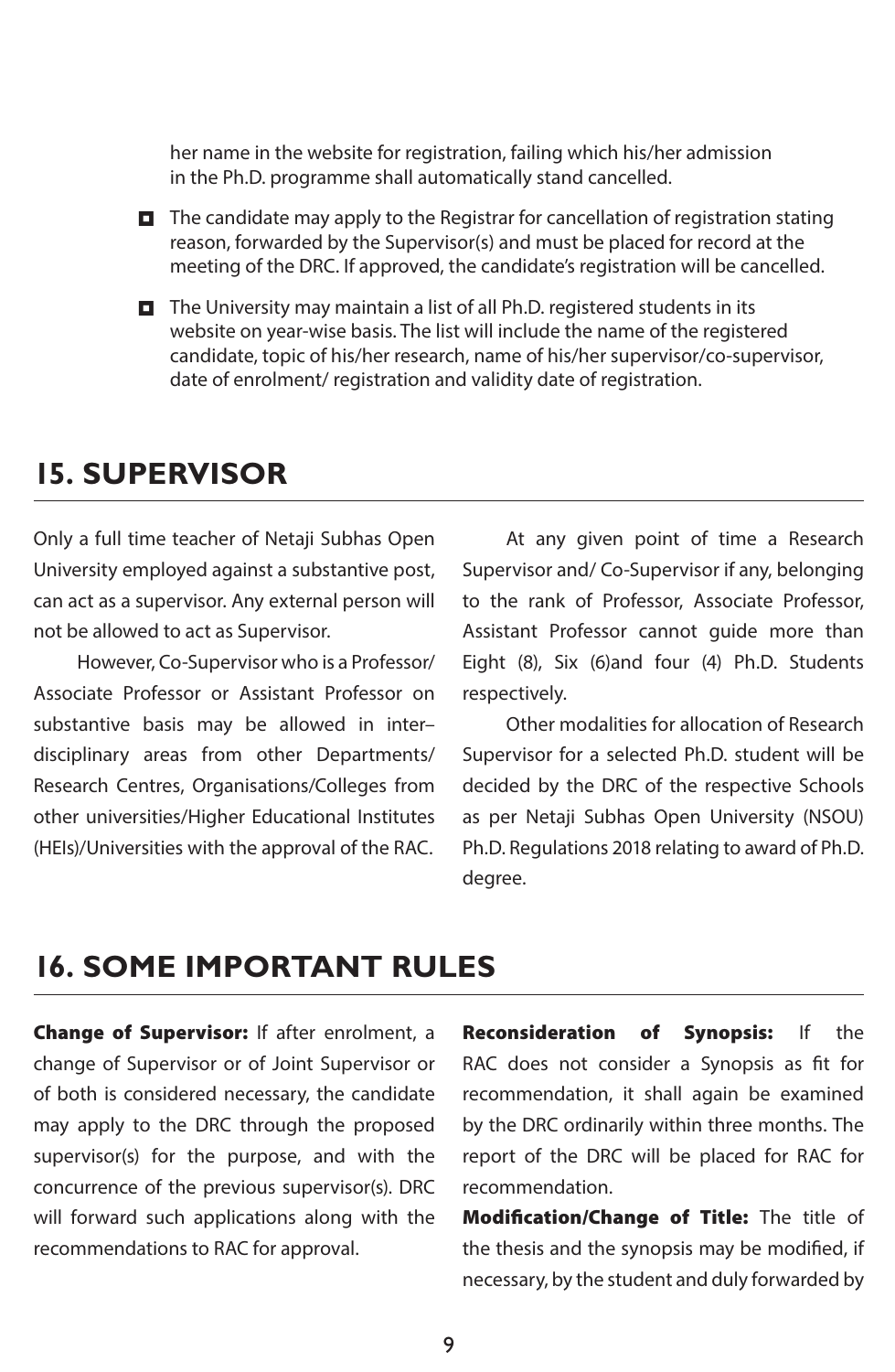the Supervisor with due concurrence of the DRC and with approval of the chairperson of RAC. However, such modification may be permitted within one year of Registration.

Change of Language: Normally the language of the thesis shall be English (except Ph.D. programme in Bengali) unless the RAC allowed to use language other than English on the request of the Ph.D. student.

Change of Topic/ Research Area/ Theme/ **Subject:** No change in topic (keeping research area, theme or subject unchanged) will be permitted after six months of the registration. However, in exceptional cases, RAC may allow the change in topic after six months. In case of major change, such as research area, theme or subject the candidate will need to go through the process of admission afresh.

#### **17. CANCELLATION OF REGISTRATION**

**Beside the instance mentioned in the "REGISTRATION TO PH.D." section, Ph.D. registration of a Student is liable to be cancelled for any of the following reasons on the recommendation of RAC:**

- $\blacksquare$  Non-payment of any fees as and when ever notified by the University.
- $\blacksquare$  Non-commencement of research work till the completion of 2 years after final registration.
- Consistent lack of progress in research as observed by DRC on the basis of report submitted by the research Supervisor of the Student.
- Violation of discipline, conduct and rules of the Department / School/ University.
- $\blacksquare$  Non-submission of the thesis till the completion of maximum 06 years of registration without any notice.
- Giving any false information at the time of application/ admission/ registration, which can adversely effect on the validity of the Student or his/her research work.

A letter of final notice to the Student will be issued in occurrence of any of the above reasons and total 30 working days may be given to the Student for defending his/her case in person in front of RAC, failing which the University is free to take decision and action on its own cognizance and may cancel his/her registration for Ph.D. Programme permanently.

#### **18. PROGRESS REVIEW**

Students have to appear before the DRC once in six months to make a presentation of the progress of his/her work for evaluation and further guidance after registration.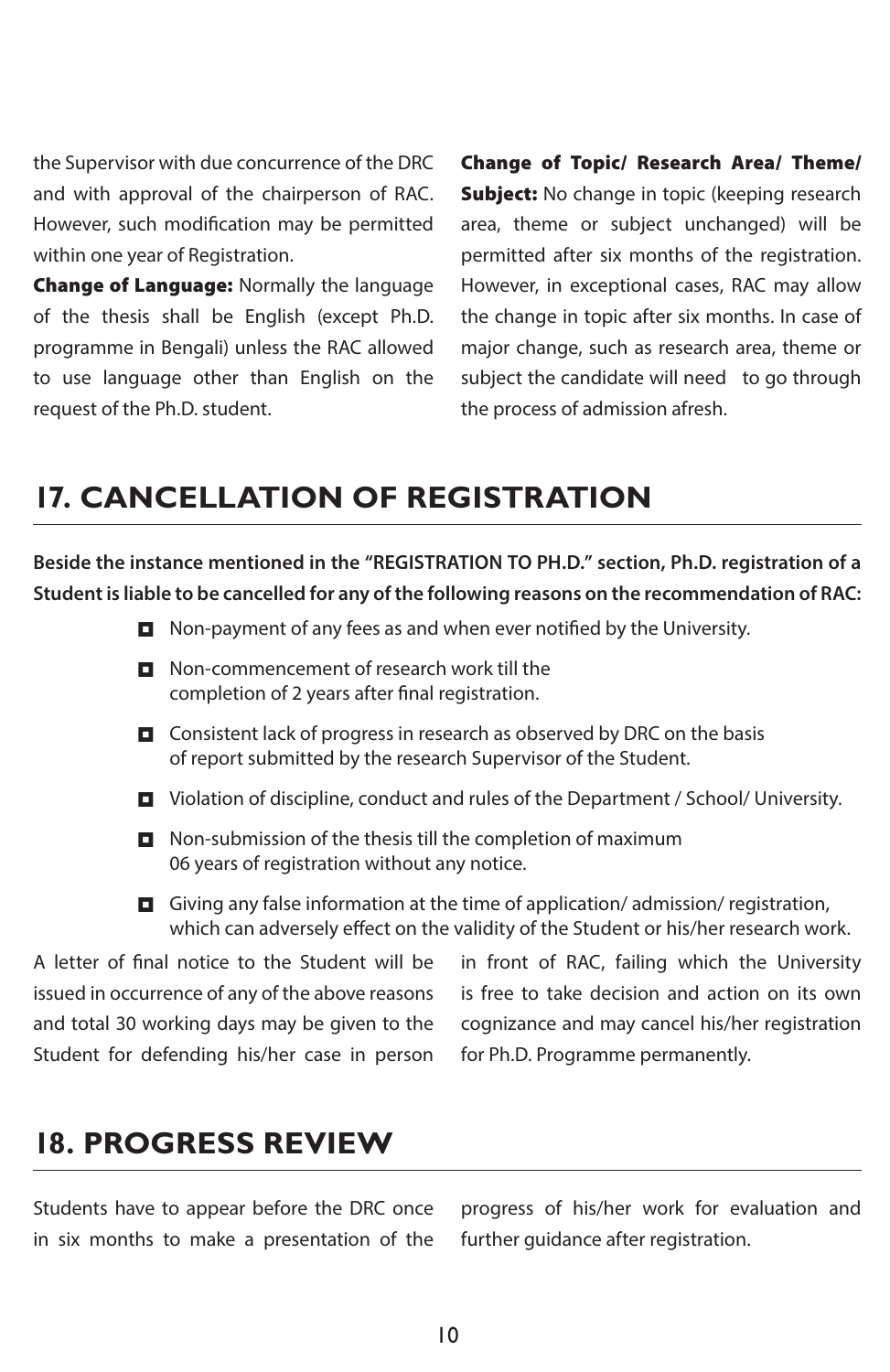The presentation should include an elaborate description of the reading, writing, data collection or any other work done in relation to the research. The student can also mention difficulties encountered, if any.

DRC will submit progress report half yearly to RAC mentioning in unambiguous terms whether the progress is satisfactory or not and whether the work done during the period under consideration is relevant and adequate or not.

Only after the approval of RAC regarding the satisfactory progress of the work, the Student may be allowed to continue his/her research in the next term.

In case the progress of the research student is unsatisfactory, the DRC will record the reasons for the same and suggest corrective measures. If the research Student fails to implement these corrective measures not in exceeding three months, the DRC may recommend the same to next meeting of RAC with specific reasons for cancellation of the registration of the Student.

#### **19. SUBMISSION OF DRAFT THESIS**

A Ph.D. Student can submit the Draft Thesis after two and a half years since admission and must submit within five and a half year maximum

from date of admission. A Draft Thesis is viewed as a mini version of the thesis. It includes a clear idea about what the thesis is.

#### **Guidelines for preparing Draft Thesis are given below:**

#### Title: The title of the Ph.D.

Review of Literature: Brief review of the literature pertaining to the area of research subject/study question and the methodology planned to be followed.

**Objective(s):** a) Objectives of the study-should relate to the research question; b) there may be 'General' and 'Specific' objective(s)

**Materials and Methods:** Study setting, time lines, Definition of problem, Definition of population, Study variables, Inclusion/ Exclusion criteria, Sample size, Sampling design, Control required or not, Collection of data, Experiment design, Laboratory investigations, parameters and the procedures, Definition of outcomes, Schedule of data collection, Statistical analysis plan, any other issues relevant to research work. [All the points mentioned above may not be applicable in a particular research work]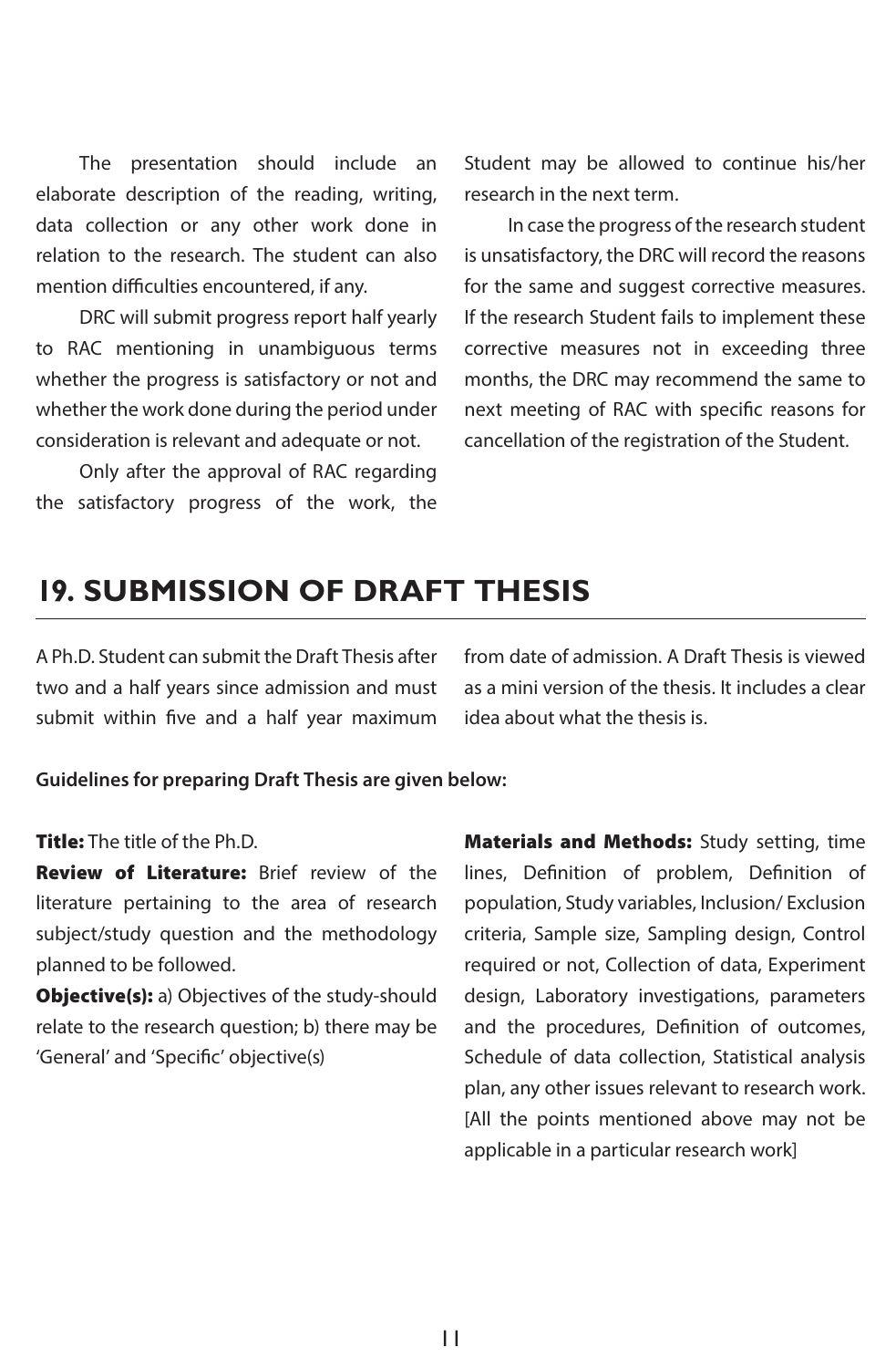**If there are any ethical issues involved, mention them and state how you intend to overcome**

Time Schedule: Resource Required & Source: Human resource, materials, financial resources required and sources Text of the Thesis:

Results and Discussion: Result along the discussion should be sufficient to be evaluated by the DRC to justify the thesis work.

**References:** Give few references pertaining to the information quoted in the protocol. Follow appropriate guidelines for writing references.

**The student has to forward six copies of the Draft Thesis preferably within 5000 words through the Supervisor to the RAC. The student will be informed by the University to make a Pre-submission presentation in the School/ Department before the DRC concerned which will also be opened to all faculty members and other research students, the feedback and comments obtained from them may suitably be incorporated into the draft thesis in consultation with the DRC within a period as specified by the RAC.**

#### **20. PREPARATION OF THE THESIS**

After getting affirmation from University end students may be allowed to submit his/her thesis. The Student have to follow all the instructions

as and when notified by the University in this regard.

#### **21. SUBMISSION OF THE THESIS**

The thesis shall be submitted to the University for evaluation not later than 06 months after the Pre-submission viva. If the Student fails to submit the thesis within this period a maximum of 02 extensions of 03 months each may be given by Hon'ble Vice-Chancellor on request with valid reasons and with due recommendation of RAC. Delay after this extended period can be permissible only in extreme circumstances and subject to not beyond maximum period of registration (as mentioned in "Duration" section). However, in such cases Student shall have to submit the Draft Thesis afresh, face the pre-submission viva again and required to pay the necessary fees. If required, the DRC may ask the candidate to reappear at the Pre-submission seminar.

Ph.D. students must publish at least one (1) research paper relating to the broad area of his Ph.D. topic in referred/peer reviewed /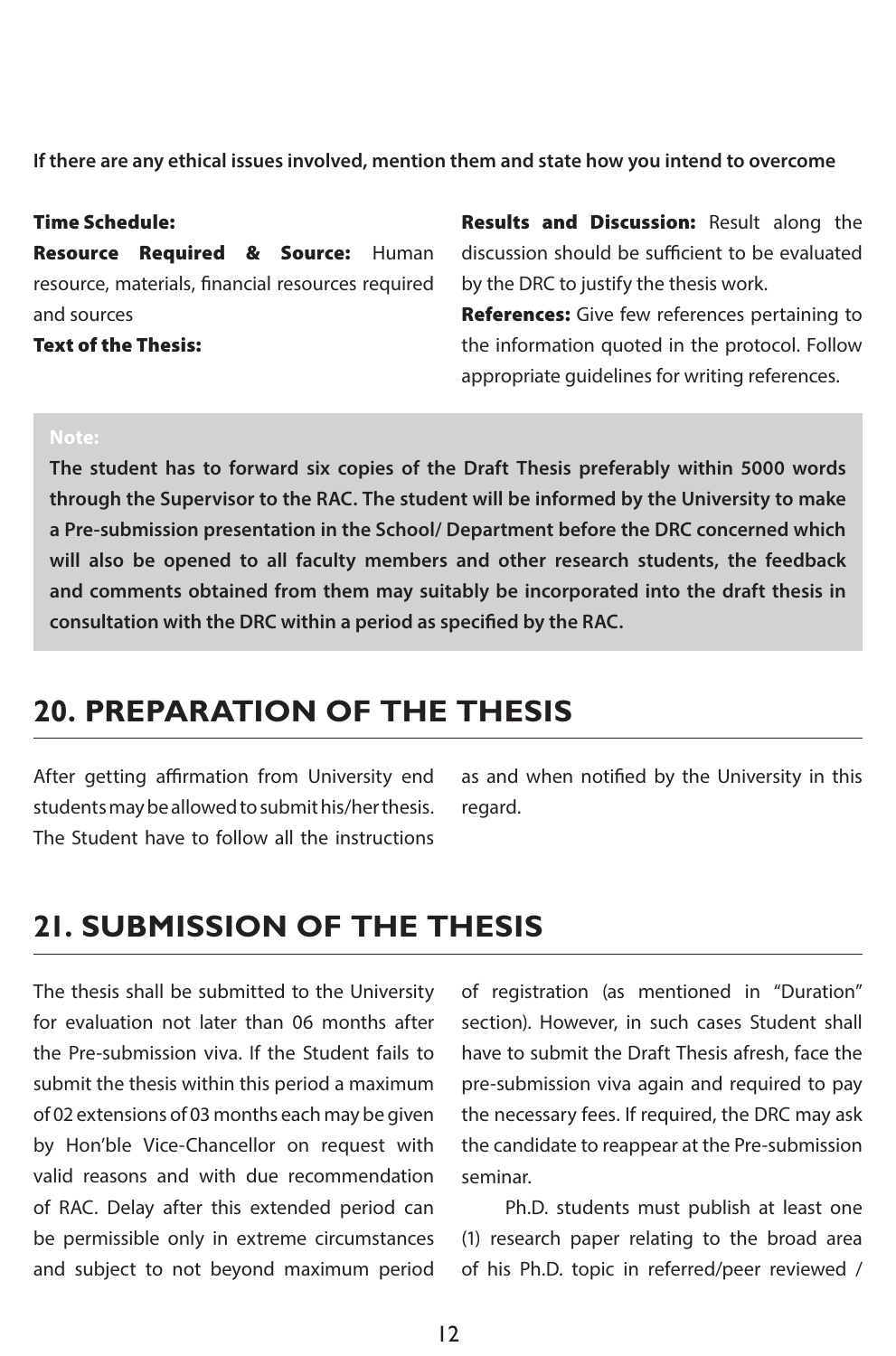UGC - CARE listed journals and make at least two (2) paper presentations in Conference / Seminar before the submission of the thesis for adjudication and produce evidence for the same in the form of presentation certificates and / or reprints.

While submitting for evaluation, the thesis shall incorporate an anti-plagiarism report as may be obtained using standard software (such as Urkund etc.). Such report shall be duly endorsed by the supervisor of the University and shall contain an undertaking of the student as well as a certificate from the research

supervisor (a) attesting the originality of the work, (b) vouching that there is not more than 10% of plagiarism (excluding the bibliography and the works already published elsewhere by the Ph.D. student) and (c) that the work has not been submitted for award of degree in any other institution.

Thesis duly signed by the Student and by his/her Supervisor shall be submitted in 05 hard copies and in soft copy (PDF format) in form of CD, DVD etc.to the University, within six(6) years but not ordinarily earlier than three(3) years from the date of enrolment for the Ph.D. programme.

#### **22. EVALUATION OF THESIS**

The Ph.D. thesis will be evaluated by his/ her Research Supervisor and two external examiners who are not in the employment of this university. Oneof the external examiners will be from outside the State of West Bengal.

All other modalities for evaluation of thesis will be as per Netaji Subhas Open University (NSOU) Ph.D. Regulations 2018 relating to award of Ph.D. degree.

#### **23. VIVA VOCE**

The open Viva Voce of the research Ph.D. student to defend the thesis may be conducted only if the evaluation reports of all the examiners on the thesis are positive.

Student have to appear before an open Viva-Voce examination and which will be notified Fifteen (15) days before the examination.

If the student fails to satisfy the examiners at the Viva-Voce, the student may be allowed by the Hon'ble Vice-Chancellor to appear again at a Viva-Voce after a period of three (3) months from the date of the first Viva-Voce.

The entire process of evaluation of Ph.D. thesis will be done generally within a period of six months from the date of submission of the thesis.

All other modalities for Viva-Voce will be as per Netaji Subhas Open University (NSOU) Ph.D. Regulations 2018 relating to award of Ph.D. degree.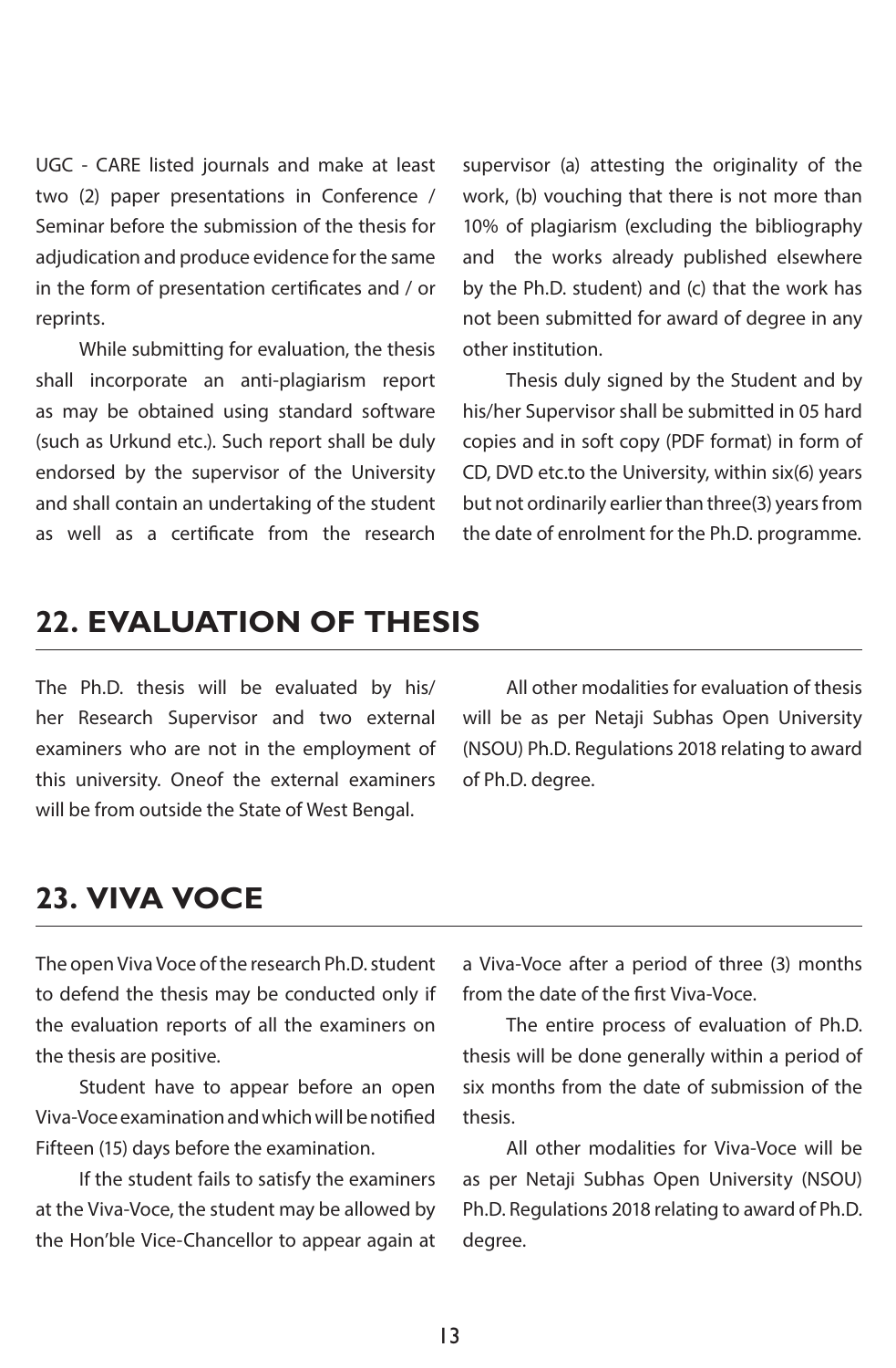#### **24. AWARD OF THE DEGREE**

The degree will be awarded by this University if the examiners of the Viva-Voce examination are of the opinion that the candidate is eligible to receive the degree.

A certificate under the seal of the University and signed by the Hon'ble Vice-Chancellor will be given to each successful candidate at the next annual Convocation of the University.

 In case a candidate is not awarded the Degree on the basis of reports of the adjudicators or of the Viva-Voce examiners, the Hon'ble ViceChancellor on the recommendation of the RAC concerned, may permit the candidate to resubmit the thesis after necessary corrections or modifications after six months but within two years from the date on payment of usual fee for submission.

A copy of the thesis accepted for the Degree of Philosophy, with necessary corrections or modifications, if there be any, will be retained in the University Library.

#### **25. REPOSITORY WITH INFLIBNET**

Following the successful completion of the evaluation process and before the announcement of the award of the Ph.D. degree(s), the university will submit an electronic

copy of the Ph.D. thesis to the INFLIBNET for hosting the same so as to make it accessible to all institutions/ universities/colleges.

#### **26. ISSUANCE OF PROVISIONAL CERTIFICATE**

Issuance of provisional certificate: The University may issue a provisional certificate to the effect that the degree has been awarded in accordance with the provision of the regulations relating to Ph.D. programme and also in compliance with the UGC (Minimum standards and procedure

for award of Ph.D. Degrees) Regulations, 2016. A certificate under the seal of the university and signed by the Vice-Chancellor shall be awarded to each successful candidate at the next convocation held for conferring the degrees.

#### **27. PUBLICATION OF THESIS**

The University may publish a thesis if the examiners unanimously recommend so. Subject to the recommendation of the adjudicators, the thesis may be published by the candidate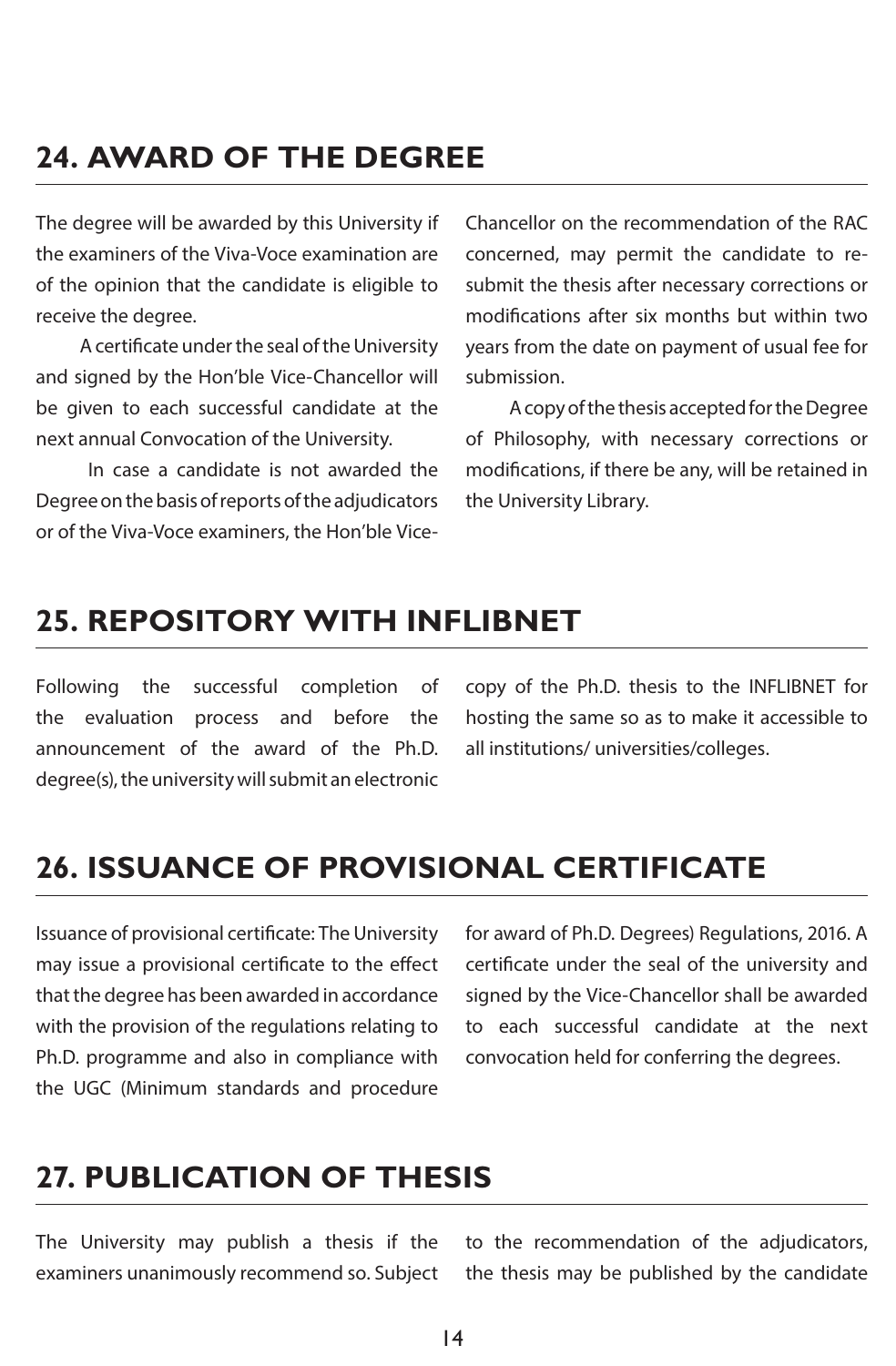provided the university does not accept the responsibility for publication of the same and the candidate makes suitable mention within

the publication so made that it was a thesis approved for the award of the Ph.D. degree of the NSOU.

#### **28. REVOCATION OF THESIS**

If at any time after the degree has been awarded to a thesis, allegation with prima facie evidence is received pointing out plagiarism, and such a case shall be referred for opinion to committee of two experts to be nominated by the RAC concerned.

If the allegation is proved, disciplinary actions including revocation of the degree shall be taken after offering the candidate a reasonable opportunity for self-defence.

#### **29. INTERPRETATION/REMOVAL OF DIFFICULTIES**

In case of any doubt or ambiguity relating to interpretation of these regulations and in any case not covered by these regulations (including de-registration), the opinion of the Vice- Chancellor shall be final, subject to the provisions of the Netaji Subhas Open University Act [W.B.ACT (XIX) OF 1997], Statute, Ordinances and Regulations and Rules made there under.

#### **30. LIST OF Ph.D. PROGRAMMES**

| SI. No. | <b>Name of the Programme, Code</b>   |
|---------|--------------------------------------|
| 1       | Bengali (PHDBG)                      |
| 2       | Chemistry (PHDCH)                    |
| 3       | Commerce (PHDCO)                     |
| 4       | Education (PHDED)                    |
| 5       | English (PHDEG)                      |
| 6       | English Language Teaching (PHDLT)    |
| 7       | Geography (PHDGR)                    |
| 8       | History (PHDHI)                      |
| 9       | Library& Information Science (PHDLS) |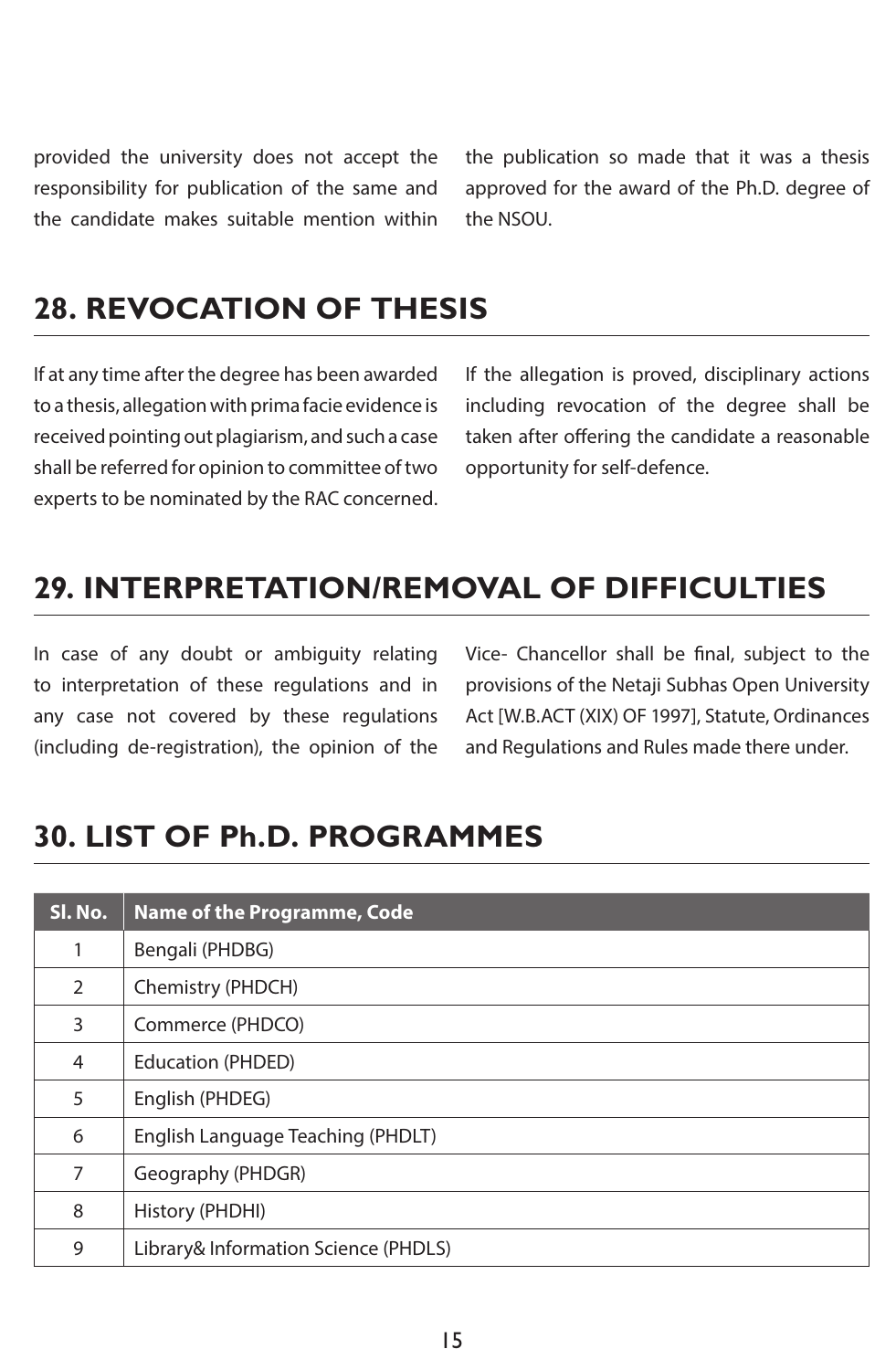| SI. No.           | <b>Name of the Programme, Code</b> |
|-------------------|------------------------------------|
| 10 <sup>°</sup>   | Management (PHDMG)                 |
| 11                | Mathematics (PHDMT)                |
| $12 \overline{ }$ | Physics (PHDPH)                    |
| 13                | Political Science (PHDPS)          |
| 14                | Sociology (PHDSO)                  |
| 15                | <b>Special Education (PHDSE)</b>   |
| 16                | Zoology (PHDZO)                    |

#### **31. CONTACT DETAILS**

| Name of School                        | <b>Address</b>                                       |
|---------------------------------------|------------------------------------------------------|
| School of Sciences                    |                                                      |
| <b>School of Humanities</b>           |                                                      |
| <b>School of Social Sciences</b>      |                                                      |
| <b>School of Professional Studies</b> | anirban1972@gmail.com, Ph- 033 40663210/033 25822529 |
| School of Education                   |                                                      |

## **32. ALL FORMS & CERTIFICATES**